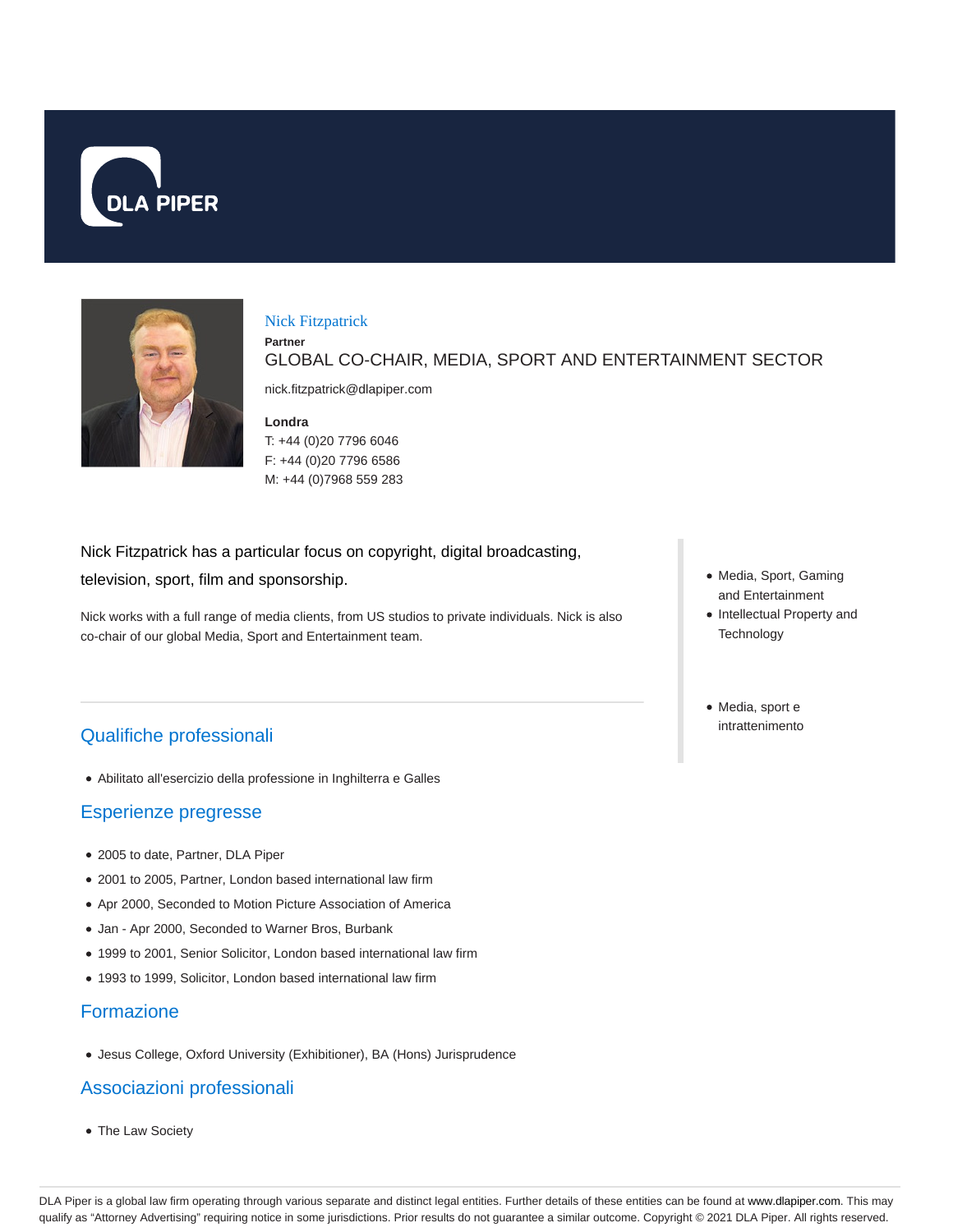### TENERSI INFORMATI

### Pubblicazioni

**Non-Fungible Tokens - Q&A**

07 Sep 2021

A useful guide to Non-Fungible Tokens (NFTs) which includes details on how NFTs are created, regulated and sold.

### **Esports Laws of the World**

26 July 2021

The esports market has been booming over the last few years, but in some cases, regulations have not been able to catch up. In this guide, we look at the local legal and regulatory requirements for the esports industry across 38 countries, to help you identify potential issues and solutions.

**Impact of Brexit on the media, sport and entertainment industries**

#### 21 January 2021

On 1 January 2021, the Brexit transition period came to an end and the UK is now no longer subject to the rules of the EU. In this article, we take a look at the key issues of Brexit on the media, sport and entertainment industries and what the EU-UK Trade and Cooperation Agreement (TCA) means in respect of these sectors.

### **COVID-19: DLA Piper's global industry guide to resuming production post-pandemic**

#### 5 October 2020

Now that many countries are slowly beginning to experience COVID-19 lockdown restrictions easing and a push to restart industries, we have compiled this comprehensive report on the key considerations for resuming film and TV productions across 15 jurisdictions.

- Sport Now: DLA Piper's Media, Sport and Entertainment sector magazine, 10 May 2018
- Data Protection and sport the key issues to consider, 10 May 2018
- Global Media Sector Trends 2018, 6 Mar 2018
- The implications on data in sport in light of improvements in technology, 18 Dec 2017
- Sport Now: DLA Piper's Media, Sport and Entertainment sector magazine, 12 Dec 2017
- Data and sporting integrity the key issues to consider, 7 Dec 2017
- Media, Sport and Entertainment Intelligence October 2016, 12 Oct 2016
- Media, Sport and Entertainment Intelligence September 2016, 8 Sep 2016
- Co-author of Flint, Fitzpatrick and Thorne A User's Guide to Copyright (now in its fifth edition)
- Creator and editor of our global Media Sport and Entertainment Blog.

# **Eventi**

Sportel Conference – Sports Data and Integrity, Oct 2017